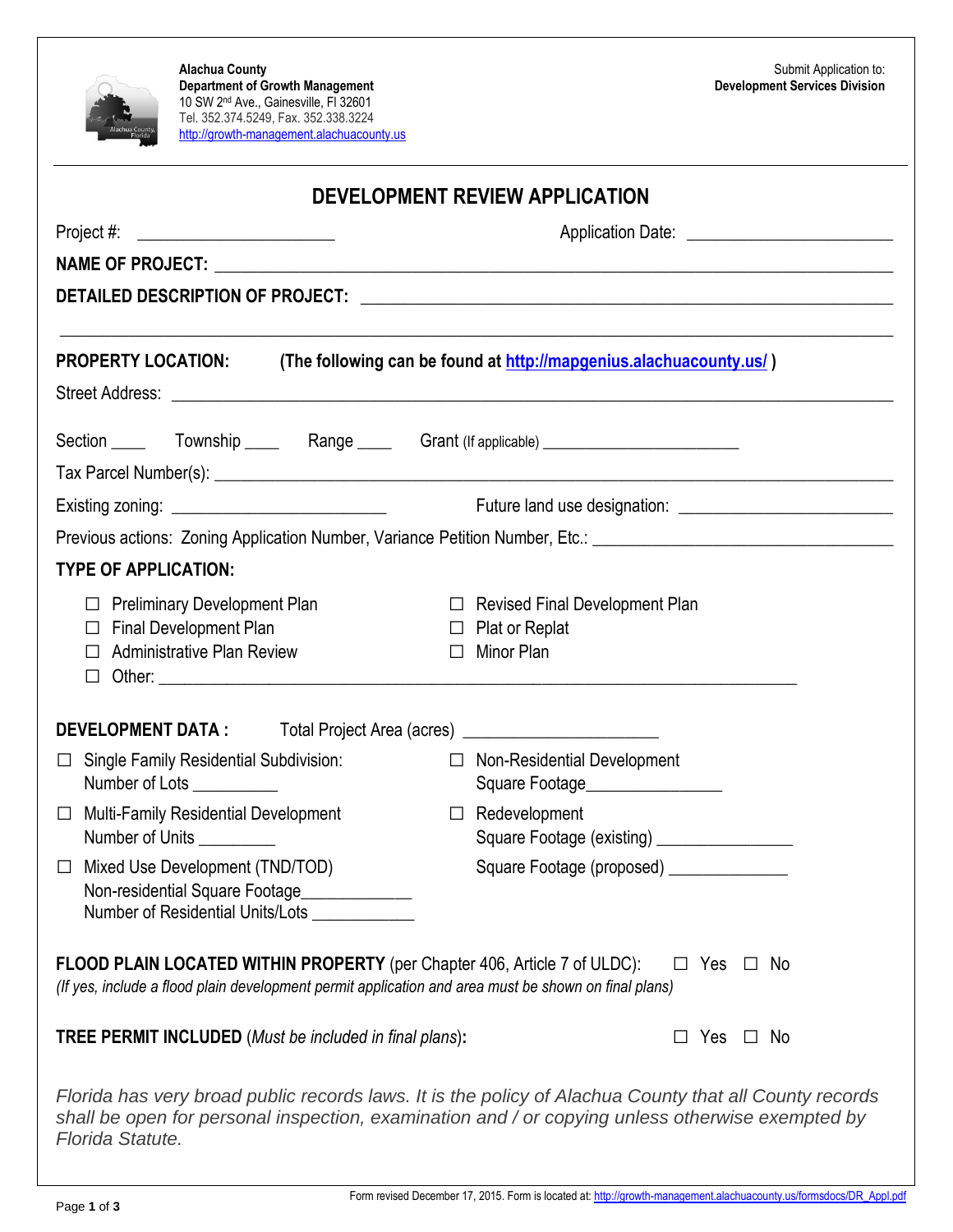

**Alachua County Department of Growth Management** 10 SW 2nd Ave., Gainesville, Fl 32601 Tel. 352.374.5249, Fax. 352.338.3224 [http://growth-management.alachuacounty.us](http://growth-management.alachua.fl.us/)

## **CONTACT INFORMATION:**

Name: \_\_\_\_\_\_\_\_\_\_\_\_\_\_\_\_\_\_\_\_\_\_\_\_\_\_\_\_\_\_\_\_

Mailing Address: \_\_\_\_\_\_\_\_\_\_\_\_\_\_\_\_\_\_\_\_\_\_\_\_

Phone: \_\_\_\_\_\_\_\_\_\_\_\_\_\_\_\_\_\_\_\_\_\_\_\_\_\_\_\_\_\_\_\_

Email: \_\_\_\_\_\_\_\_\_\_\_\_\_\_\_\_\_\_\_\_\_\_\_\_\_\_\_\_\_\_\_\_\_

## **PROPERTY OWNER:**

Name: \_\_\_\_\_\_\_\_\_\_\_\_\_\_\_\_\_\_\_\_\_\_\_\_\_\_\_\_\_\_\_\_

Mailing Address: \_\_\_\_\_\_\_\_\_\_\_\_\_\_\_\_\_\_\_\_\_\_\_\_

Phone: \_\_\_\_\_\_\_\_\_\_\_\_\_\_\_\_\_\_\_\_\_\_\_\_\_\_\_\_\_\_\_\_

Email: \_\_\_\_\_\_\_\_\_\_\_\_\_\_\_\_\_\_\_\_\_\_\_\_\_\_\_\_\_\_\_\_\_

## **FEES**

| <b>PRELIMINARY PLAN:</b><br>+\$34/ACRE*<br>$FINAI$ PI AN $\cdot$<br><b>REVISED FINAL</b><br><b>MINOR PLAN</b><br><b>ADMIN DEV PLAN</b><br>OTHER:<br><b>HEALTH DEPT. FEE:</b><br><b>TREE PERMIT:</b> |  |
|-----------------------------------------------------------------------------------------------------------------------------------------------------------------------------------------------------|--|
| <b>TOTAL FEES:</b>                                                                                                                                                                                  |  |

\*Area is computed by rounding up to the nearest full acre

| <b>CHECK NUMBER:</b>   |  |
|------------------------|--|
| CASH:                  |  |
| <b>RECEIPT NUMBER:</b> |  |
|                        |  |
|                        |  |
|                        |  |
|                        |  |
|                        |  |

\_\_\_\_\_\_\_\_\_\_\_\_\_\_\_\_\_\_\_\_\_\_\_\_\_\_\_\_\_\_\_\_\_\_\_\_\_\_